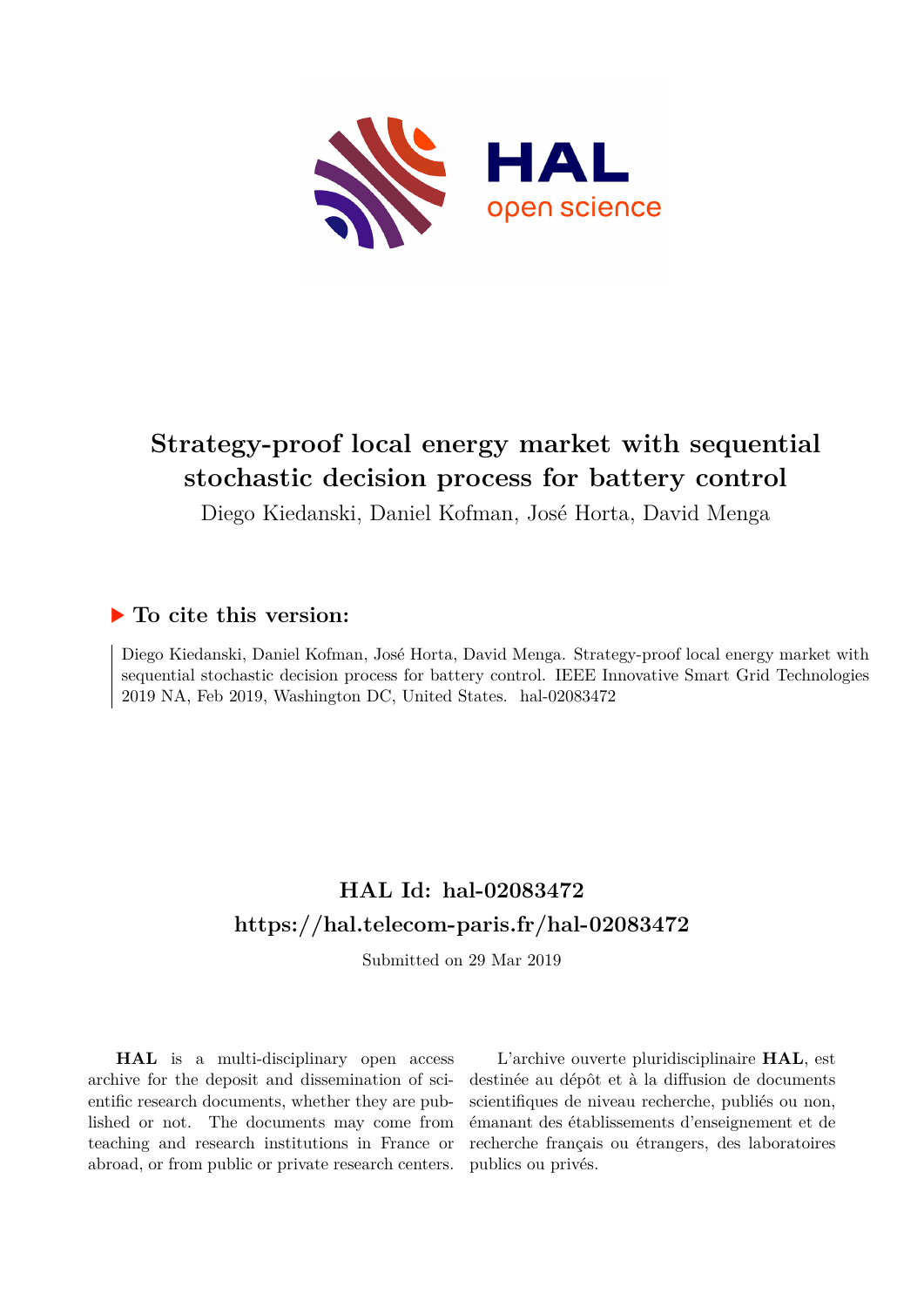# Strategy-proof local energy market with sequential stochastic decision process for battery control

Diego Kiedanski<sup>∗</sup>, Daniel Kofman<sup>∗</sup>, José Horta<sup>∗</sup>, David Menga<sup>†</sup>

<sup>∗</sup>Telecom Paristech, 23 Avenue d'Italie, Paris, France Emails: {diego.kiedanski, jose.horta, daniel.kofman}@telecom-paristech.fr

‡EDF R&D, EDF Lab Paris-Saclay, 91120 Palaiseau, France Email: david.menga@edf.fr

*Abstract*—Low voltage distribution networks were not designed to support massive deployment of distributed energy resources (DER) such as solar panels, which is currently hindering the Energy Transition. Recent research contributions have shown that local energy markets improve the capacity of distribution grids to host DER. In parallel, distributed models were created to deal with the control of batteries in presence of stochastic demand and production, as well as variable electricity prices. The combination of the two techniques has received little attention until now, from both the literature and the industry. In this paper we extend the traditional approach to sequential stochastic decision processes by also modeling the interaction with the neighborhood in addition to the utility. The model is then solved using reinforcement learning techniques. For the local energy market we use MUDA: a strategy-proof multi-unit double auction.

The performance of the proposed system is evaluated through simulations, demonstrating its capacity to effectively decrease the overall exchange of energy with the grid and the monetary cost for users.

*Index Terms*—ADP, Battery, Smart Grid, Energy Market, Auction

#### I. INTRODUCTION

Massive deployment of renewable energy sources at residential premises, mainly solar panels, together with local storage, are becoming an important element of the Energy Transition. Distribution electricity networks have not been designed for supporting such massive deployment and therefore novel paradigms are required to avoid expensive investments that would delay exploiting the benefits of the mentioned deployments for both the prosumers and for the distribution networks operators.

The generation of renewable energy on its own might be more detrimental than beneficial if there is not a proper shift in the demand curve to accompany the production. Local batteries can be used to mitigate, at least partially, this problem. Nevertheless, an autonomic architecture is required at the customer side to decide and schedule the different possible flows of energy. What is more, households with intelligent architectures and batteries can perform load shaping without modifying the their energy demand, i.e: without compromising comfort.

The deployment of local markets at the neighborhood level has several benefits in addition to enabling the provision of advanced services. Such markets, and the possibility of distribution network operators (DSO) to induce prosumers behavior, when adequately designed, can provide a high performing distributed scheduling. It is important to note that the utility still plays a role in the market (prosumers can buy and sell energy from/to the utility). Local markets can reduce the energy and power through the last Medium Voltage/ Low Voltage (MV/LV) transformer and maximize the benefits of local renewable energy deployment, while respecting quality of electricity supply constraints and guaranteeing the stability of the network. There are three main limitations of previous proposals: either they are only strategy proof  $1$  (SP) in the price and not in the quantity, they assume that agents are deterministic, the stochastic optimization is centralized or some combination of the above.

Our contribution consists of a framework that combines and extends two techniques that had been applied with great success in the Smart Grid but that had not been used in conjunction before: a sequential stochastic decision process (SSDP) and a multi-unit double auction. In particular: a) we use an auction that is SP in the quantity bid as well as the price, b) the proposed SSDP is decentralized, requires no information about other prosumers or complex forecasts and seamlessly integrates the interaction with other households through a market, c) through simulations we show that both prosumers and the DSO benefit from its use.

#### *A. Related Work*

An et.al. [1] propose a framework for the exchange of renewable energy among microgrids (MG). Their approach consists of two-stage stochastic programming optimization followed by a distributed double auction. The optimization problem is solved by a centralized controller, which needs to have knowledge of energy production and demand of each MG. With respect to their proposed auction, it's built as a distributed algorithm that maximizes social welfare.

<sup>1</sup>In a strategy-proof auction, there is no incentive to lie when bidding.

©2019 IEEE. Personal use of this material is permitted. Permission from IEEE must be obtained for all other uses, in any current or future media, including reprinting/republishing this material for advertising or promotional purposes, creating new collective works, for resale or redistribution to servers or lists, or reuse of any copyrighted component of this work in other works.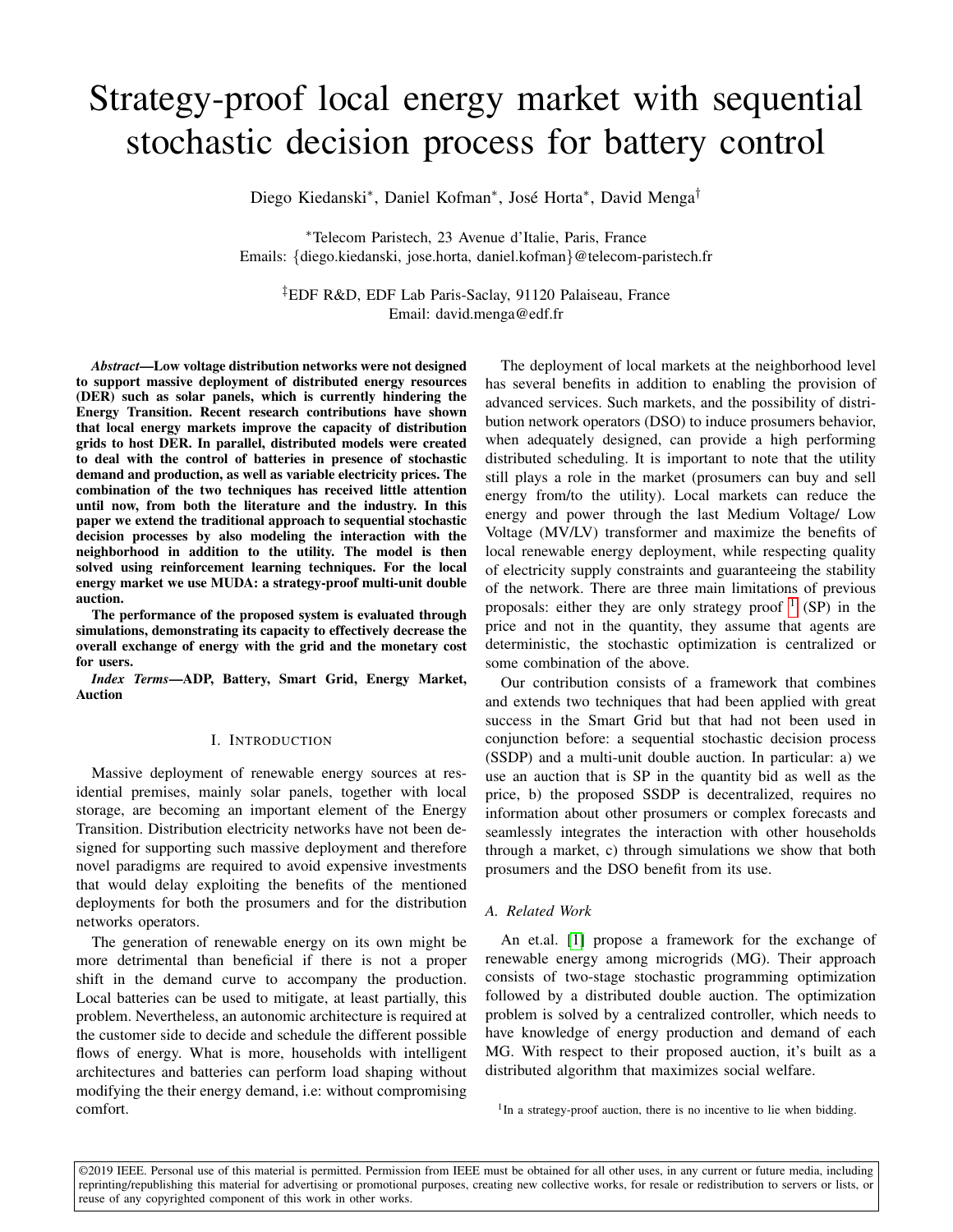In [2], Etesami et. al. use stochastic game theory to model the interactions between different prosumers and a utility company. Prosumers are not able to exchange energy among them but might buy from the utility using their closest substation. Although they take into account the stochasticity of the problem, the flow of energy back to the grid is forbidden.

In the work of Horta et.al. [3], a double auction mechanism is proposed for the exchange of energy among household. Prosumers optimize the use of their battery based on a linear programming problem assuming a perfect forecast, trade their missing/surplus of energy in the market and re-adjust the battery usage according with the traded energy and it's price.

Bessler [4] presents an algorithm to replace double auctions in local energy markets. In the algorithm, producers propose an energy price and consumers pay the price if it is below a private threshold. Analogously to the ultimatum game, the prosumer is forced to offer competitive prices or sell for cheap at the Feed in Tariff (FIT). Because the only subgame-perfect equilibrium in the ultimatum game is to offer an unequal trade [5], it is unclear whether the proposed mechanism is SP.

Several Approximate Dynamic Programming (ADP) approaches have been proposed. Most of them resemble the basic structure proposed in [6] and give good results but they either do not allow selling energy back to the grid or do not model the interaction between households. In [7], a multi-battery arbitrage problem is solved in presence of wind supply and with the ability to sell back to the grid. They do not allow however to sell the extra supply of production to the grid without storing it first in the battery. [8] uses the same approach that [7] for several controllable devices and solar energy but does not model the ability to sell back to the grid. Wei et.al. [9] propose a new algorithm to solve the ADP problem for the same scenario as above, but forbids the flow from the battery to the grid.

#### II. PROPOSED FRAMEWORK

Let  $N$  denote a given set of prosumers connected to the same Low Voltage (LV) network. Each of them might have a battery and/or a photovoltaic panel (PV). For each timeslot t in a fixed time horizon  $\mathcal T$ , each prosumer will decide: how much she is going to charge/discharge his battery and how much energy she has to buy or sell.

Prosumers can buy (sell) energy from (to) the utility or by participating in the local energy market. The only objective of each household is to reduce their electricity bill. Households do not have access to any information about other prosumers. The only exception being the result of the auction. Even then, it is the result of an aggregated response and not an individual action. During this study we considered a time horizon of 1 day and timeslots of 10 minutes each.

#### *A. Stochastic Sequential Decision Process Structure*

The SSDP follows the basic structure of an ADP program as described in [6]. For each prosumer  $p$  and every times lot t, Figure 1 shows the sequence of events involved in the model. First, p observes the current state (I) and decides how



Fig. 1. Flowchart of the different actions taken and information received by a given prosumer in a timeslot.

much energy to exchange with the market, the utility and the battery in the current timeslot by following the *exchange policy* (II). After taking the action, observes a post-action state and decides how much to offer in the market (III) that will occur at the end of the timeslot (and for which the energy will be exchanged in timeslot  $t + 1$ ). This is achieved by following the *market policy*. Finally, the prosumer waits for the results for the market and external information (VI) that arrives just before the end of t. With this information computes the reward of the period and the new state (VII). This process is repeated for each time step (144 times).

The state stores several pieces of information: the battery state of charge (SoC) at the beginning of timeslot  $t$  ( $B_t$ ), the energy available from production  $P_t$ , the energy to be consumed  $L_t$ , the price of selling and buying energy to the utility, a bound on the energy to be exchanged in the market  $mq_t$ , the market price for that quantity and a forecast of  $P_{t+1}$ and  $L_{t+1}$ . Of the above, all but  $B_t$  are considered exogenous information (which we will denote  $W_{t+1}$ ), because it needs to be provided from an outside source such as a smart meter  $(B_t)$ is the exception because it can be computed from  $B_{t-1}$  and the action taken). It also encodes information about the prosumer that does not change with time such as bounds on the energy that can be traded in a given period with the battery and the grid  $(C_b$  and  $C_g$ ), the maximum and minimum SoC and the reservation price, which is a measure of how much money a prosumer wants to obtain from trading in the market (it is used to compute the desired price offered at bidding time).

An action is a tuple of the form:  $x_t = (b_t, m_t, g_t)$ , where  $b_t, m_t, q_t$  is the amount of energy exchanged with the battery, the market and the grid respectively. A negative value of  $b_t$ means that the battery is charging, while positive values of  $m_t$  and  $g_t$  represent energy that is sold. Figure 2 depicts the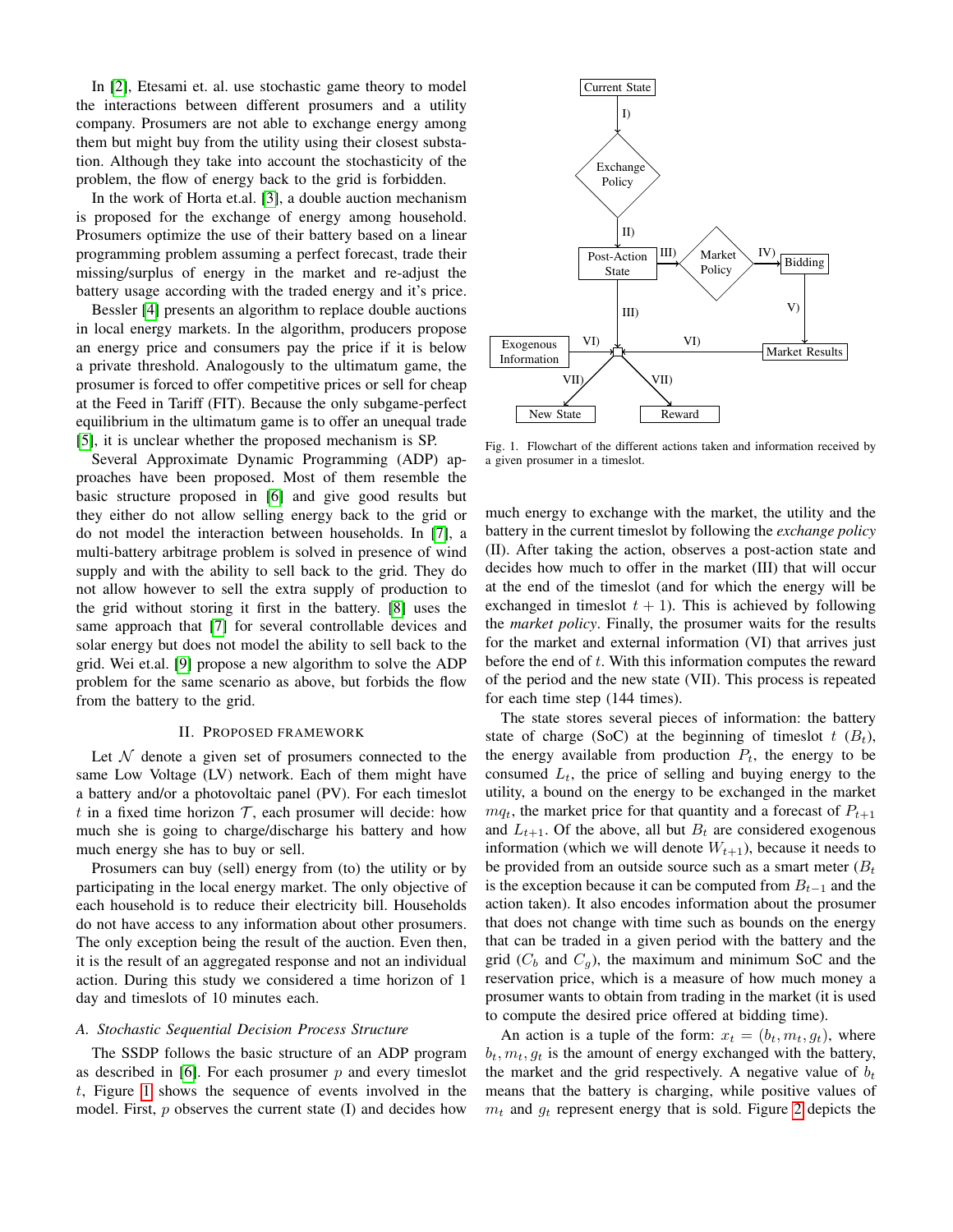

Fig. 2. The arrows indicate the direction in which energy flows are allowed. Black arrows are for a household internal flows, green arrows are for flows exchanged with the neighborhood and red arrows are flows exchanged with the utility through the last MV/LV transformer. The fridge represents consumption in the household.

allowed energy flows without taking into account constraints. Actions are chosen by following a policy; a deterministic mapping  $X_t^{\pi}$ :  $S \to \mathcal{X}_t$  given by equation 1:

$$
X_t^{\pi}(S_t) = \arg \max_{x_t \in \mathcal{X}_t} \{ r_1(S_t, x_t) + \gamma V_t^{\pi}(S_t^x) \}
$$
 (1)

In equation 1,  $V_t^{\pi}(S)$  represents the *value-to-go* to be obtained by being in state S the next timeslot and  $\gamma$  is a discount factor.  $S_t^x$  is the post-action state. It can be seen as an intermediate state between  $S_t$  and  $S_{t+1}$ . If  $B_t$  was the battery SoC at the beginning of the timeslot, the battery level in the post-action state  $(B_{xt})$  already reflects the effect of taking action  $b_t$ :  $B_{xt} = B_{t+1} = B_t - b_t$ . On the other hand, information such as the production of next period  $(P_{t+1})$  is not available.  $r_1(S_t, x_t)$  is a reward (or penalty) for taking action  $x_t$  while being in state  $S_t$ . It is the product of the traded energy by its price.

Finally,  $X_t$  is the space of feasible actions which is defined by the following constraints:

$$
\begin{cases} 0 \le m_t \le mq_t & \text{if } mq_t > 0 \\ 0 \ge m_t \ge mq_t & \text{otherwise} \end{cases}
$$
 (2)

$$
P_t - L_t + b_t = m_t + g_t,\t\t(3)
$$

$$
|b_t| \le C_b, \quad |m_t + g_t| \le C_g, \quad m_t g_t \ge 0 \tag{4}
$$

The ideal quantity to offer in the market is  $m_{t+1}$  (so that the bound  $mq_{t+1}$  is tight). There is not enough information to compute this value,  $X_{t+1}^{\pi}(S_{t+1})$ , but can be approximated. This can be done by using the value of  $m_{xt}$  in  $X_{t+1}^{\pi}(S_t^x)$  (In equation 3, production and consumption are replaced by their respective forecast, and in  $r_1$  the real price is replaced by a desired or wished price).

The exogenous information  $W_{t+1}$  together with the market results become available to the prosumer just before the end of the period. To make the model more realistic, we account for the small errors in  $P_t$  and  $L_t$ , by including a random normal distributed noise in  $W_{t+1}$ . No decision is taken regarding the noise: it is absorbed by the battery if it does not violate any constraints or it is sold/bought from the utility at the appropriate cost.

With knowledge of the exogenous information, the transition function  $S_{t+1} = S^M(S_t, x_t, W_{t+1})$  and the reward function  $r_t = r(S_t, x_t, W_{t+1})$  are computed. The transition function solely updates the post-action state with the new reading from the smart meter, as well as the forecasts and energy prices for the next period. The reward function is the exact economic cost incurred by the prosumer in the timeslot.

*1) Objective and Learning:* The objective of each prosumer is to maximize the discounted reward obtained:

$$
\max_{\pi \in \Pi} \mathbb{E}^{\pi} \{ \sum_{t=0}^{T} \gamma^{t} r(S_{t}, x_{t}, W_{t+1}) \}
$$
 (5)

where maximizing in Π represents choosing the best policy. In turn, that means to find the optimal value of  $V_t^{\pi}$ . Because it is impossible to compute its value exactly, a standard technique in ADP known as Value Function Approximation (VFA) is used. Several kinds of VFAs exist. In the present work we use a lookup table approximation around the post-action state. In order to learn this approximation the reinforcement learning algorithm named *temporal difference with*  $\lambda = 0$  is used. The process of learning the VFAs is carried out by simulating the interaction of several households during  $N$  days (called episodes). After every timeslot  $t$  of every episode  $n$ , each prosumer updates their VFA according to equation 6.

$$
V_{t-1}^{n}(S_{t}^{x}) = (1 - \alpha_{t})V_{t-1}^{n-1}(S_{t}^{x}) + \alpha_{t}\hat{v}_{t}
$$
 (6)

where  $\alpha_n$  is the learning rate and  $\hat{v}_t$  is the value of the maximum in  $X^{\pi}(S_t)$ . Pseudo code of the algorithm is available at [6, p. 391]. The non-stationarity property of the market result makes the application of models requiring known probability distributions hard to apply. There might be, however, simpler approaches than reinforcement learning which are applicable in this same scenario. The optimality of those techniques is outside of the scope of this work.

#### *B. Auction*

A multi-unit double auction is a mechanism for allocating goods (energy in this context) based on several offers by both: buyers and sellers. Every prosumer might place an offer to buy a quantity  $q$  of energy at price  $p$ , therefore becoming a buyer. The same holds for selling. After receiving all the offers, the market clears and the auctioneer notifies each participant of the result: a quantity and price. In this framework, we use MUDA, an auction proposed by Segal-Halevi [10]. In [10] they prove that the following properties hold:

• Individually Rational (IR): prosumers never lose money by participating in the auction.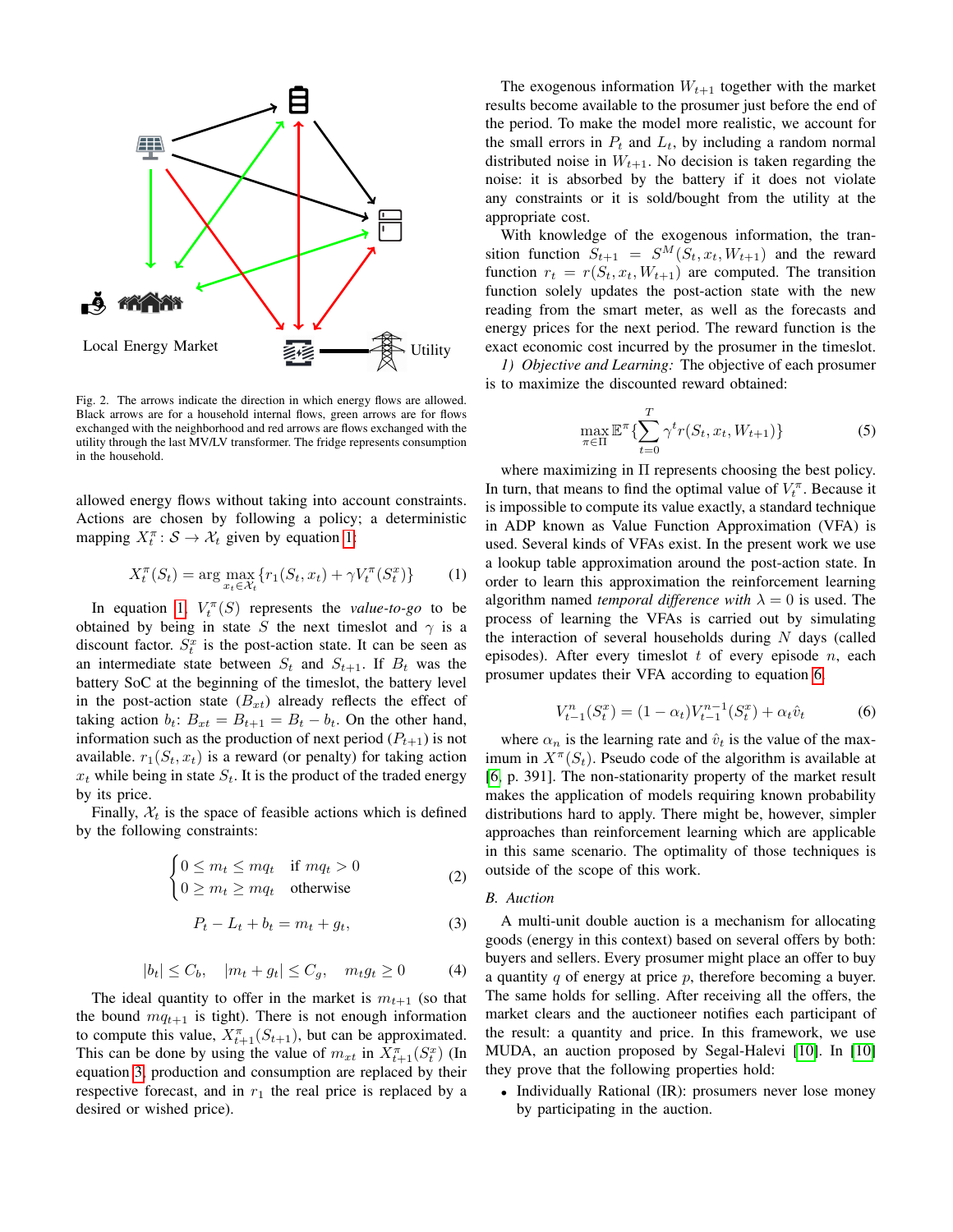- Weakly Budget Balanced (WBB): the auctioneer never loses and might earn money (which can be used cover the expenses of running the auction). This is achieved by charing small fees only to the winners. The fees are small enough that IR is preserved.
- Asymptotically Efficient: the efficiency of the auction increases with the number of participants.
- Strategy-proof: participants do not have an incentive to lie on the quantity bid nor in the price asked. Strategyproofness is an important property because it eliminates the need to learn the best bidding strategy. The only optimal strategy is to tell the truth. Previous works such as [3] used auctions which where strategy proof only on the price, but not the quantity.

The main idea for guaranteeing strategy-proofness in both quantities is to include a stochasticity in the algorithm.

#### III. NUMERICAL EXPERIMENTS

ADP has already given good results for the arbitrage problem in presence of stochastic errors in load and production forecasts. Therefore, we focus on the evaluation of the proposed auction in a random environment. To achieve this, we ran several simulations with and without market, to quantify the effect the later has in the performance of the model. Four cases were considered varying the number of prosumers and the usable size of their batteries:

- Case I: 100 prosumers, 3 kWh battery
- Case II: 100 prosumers, 6 kWh battery
- Case III: 49 prosumers, 3 kWh battery
- Case IV: 49 prosumers, 6 kWh battery

In each of the cases, 50% of the prosumers had a battery and a PV, 25% only a PV and 25% only a battery. PV panels had a rated peak of production at 6kWh.

For each prosumer, realistic synthetic load and production curves where used. The consumption data was obtained from SMACH [11].

Utility price consist of two levels, a cheaper one ( $c \in (0.15)$ ) in the early hours of the day  $(t < 90)$  and more expensive  $(c \in 0.3)$  during the rest of the day. The FIT was fixed at  $c \in 0.1$ . Reservations prices where taken equidistant in the interval  $r \in [0, 0.3]$  and randomly distributed among prosumers. As a result, a prosumer p with reservation price  $r_p$ , offers in the market at price  $FIT \times (1 + r_p)$  if selling and  $pU_t \times (1 - r_p)$ if buying.

At each timeslot  $t$ , the error in the forecast of a prosumer p is modeled as  $X_{p,t} \sim \mathcal{N}(0, \frac{1}{288})$  i.i.d. By doing this, we can guarantee that the overall error  $\sum_{t=0}^{144} X_p, t \sim \mathcal{N}(0, \frac{1}{2})$  is small (less than 10% of the rated peak of production).

Because the outcome of the auction is random, for each time step the auction is executed 20 times and the instance with higher total profit is used.

Because batteries are allowed to end up in a state different than the starting one, we assume that just before the end of the time horizon, batteries are returned to their original state. If  $t_1$  is chosen appropriately (for example, 1am), it's safe to



Fig. 3. TG reduction in the neighborhood at four different days. For each day the result is shown when the market is present and when it's not. On top of each pair of bars is the overall reduction of the day.

assume that the process of restoring the batteries will not cause negative side effects. To account for this situation, all plots shown in this section include the amount of energy needed for the restoration process. In particular for Subsection III-B, the price at which this energy was traded was assumed to be the worst possible.

#### *A. Reduction of energy exchanged through the last MV/LV transformer*

Let  $D_{t,p} = P_{t,p} - L_{t,p}$  be the demand of a given prosumer  $p$  at time  $t$  (positive if there is an excess of production and negative otherwise). If batteries are to be used only as temporary storage and their energy level should remain the same at the end of the time frame, the total amount of energy that must be exchanged with the grid is  $\mathcal{D} = \sum_{t} \sum_{p} D_{t,p}$ .

If  $G_{t,p}$  denotes the amount of energy traded with the grid at time  $t$  by prosumer  $p$ , the energy exchanged with the grid at time t is given by  $G_t = \sum_p G_{t,p}$ . Then, the net energy exchanged with the grid (irrespective of the direction of the flow) is given by  $TG = \sum_t |G_t|$ . In an ideal case,  $TG$  would be bounded by  $D$  (it might be lower if there is excess of production and it's stored on batteries), but because load and production curves are not necessarily synchronized, it might be necessary for the system to *loan* from or to the grid in other to deal with a peak at a given time. As the energy market matches production and demand inside the neighborhood, it has a positive impact in the amount of  $TG$ . As an example, Figure 3 depicts the  $TG$  of a neighborhood under Case IV). Although there is some variance as the consumption of each day is different, in every case, the proposed mechanism effectively reduces the total TG.

To understand how some of the parameters impact the performance, Figure 4 shows the  $TG$  with and without market for the four different cases.

Battery size has an important role in  $TG$  as it can be seen that fixing the amount of prosumers and increasing their battery size (Case I  $\rightarrow$  Case II, Case III  $\rightarrow$  Case IV) achieves a reduction, which is almost twice the amount for the Cases I/II. This fact is probably due to the ability of prosumers to